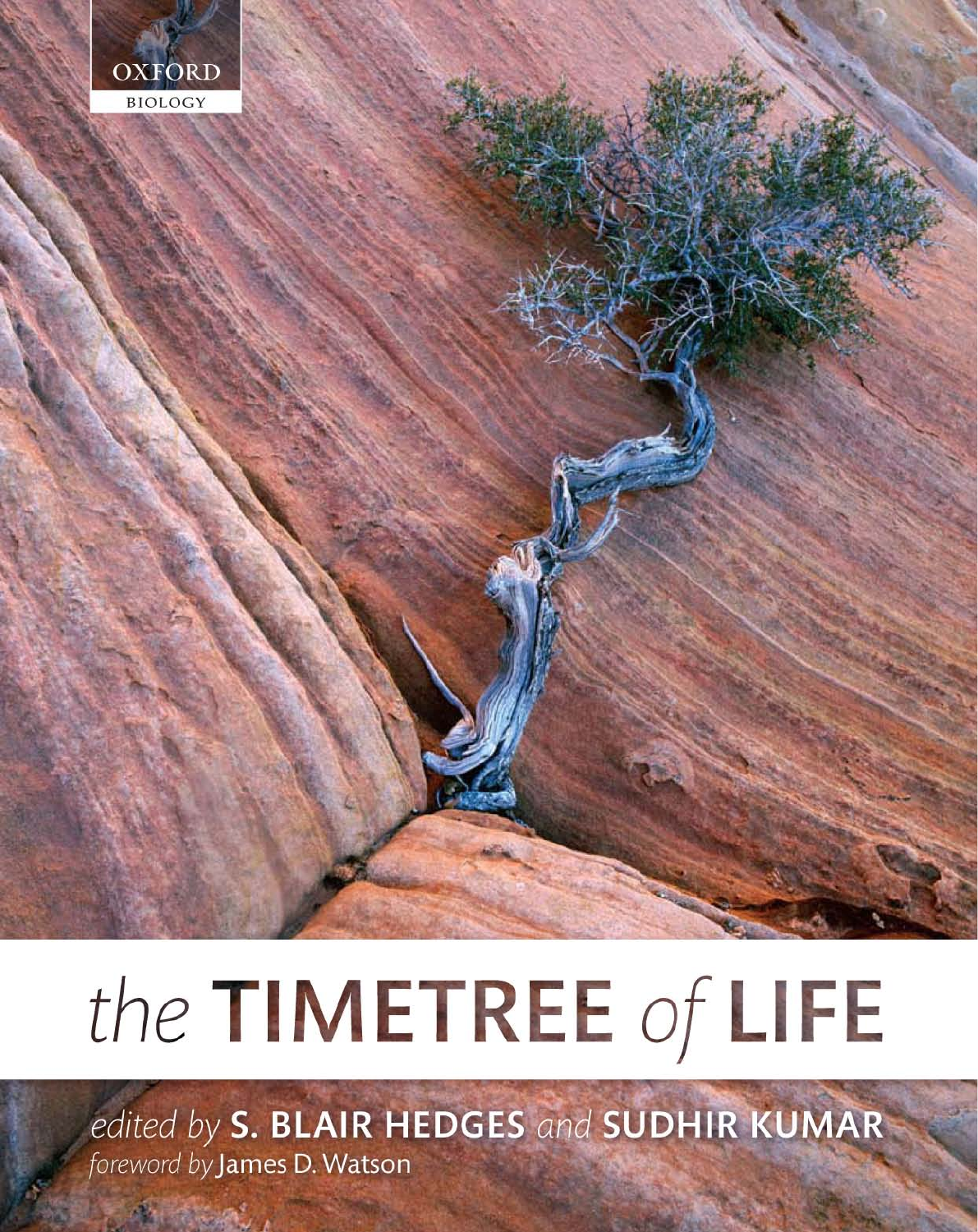## Jawless fishes (Cyclostomata)

#### *Shigehiro Kuraku*a,b,*\*, Kinya G. Ota*<sup>a</sup> *, and Shigeru Kuratani*<sup>a</sup>

a Laboratory for Evolutionary Morphology, RIKEN Center for Developmental Biology, 2–2-3 Minatojima-minami, Chuo-ku, Kobe 650–0047, Japan; bLehrstuhl für Zoologie und Evolutionsbiologie, Department of Biology, University of Konstanz, Universitätsstrasse 10, D-78457 Konstanz, Germany

\*To whom correspondence should be addressed (shigehiro.kuraku@ uni-konstanz.de)

### Abstract

Cyclostomata comprises two families of living jawless fishes: hagfishes (Myxinidae, 44 species) and lampreys (Petromyzonidae, 41 species). Morphological analyses have favored the closer relationship of lampreys to jawed vertebrates (gnathostomes) than to hagfishes. However, most of the recent molecular phylogenetic analyses have supported a hagfish-lamprey relationship. The estimated divergence time for hagfishes and lampreys among several studies averages 482 million years ago (Ma), but varies (520-432 Ma) depending mostly on the assumed timing of the cyclostome–gnathostome divergence. Nonetheless, there is agreement that hagfish and lamprey lineages diverged relatively shortly (within 100 million years) after the divergence of cyclostomes and gnathostomes.

Cyclostomata consists of two extant orders, Myxiniformes and Petromyzoniformes (*1*). Myxiniformes contains a single family, Myxinidae that includes 44 species in six genera (2) (hagfishes; Fig. 1). Petromyzoniformes also consists of a single family, Petromyzonidae that includes 41 species in six genera (*3*) (lampreys, Fig. 1). Historically, hagfishes and lampreys have been classified as cyclostomes ("round mouth") because both have a jawless mouth armed with retractable horny teeth (*4*). However, some morphological traits in hagfishes (e.g., lack of vertebrae, heart innervation, and eye lens) have been taken to suggest that lampreys are more closely related to jawed vertebrates (gnathostomes) than to hagfishes (5). To settle this controversy, molecular phylogenetic studies have been conducted since the early 1990s using ribosomal DNA genes (*6, 7*), mitochondrial

genes  $(8-11)$ , and protein-coding genes of the nuclear genomes (*12–16*). Here we review the phylogenetic relationships and the divergence time of the two families of Cyclostomata.

Most molecular studies to date have concluded that Cyclostomata is a monophyletic group (see *17* and references therein). These findings suggest that many primitive morphological traits found in hagfishes are just due to secondary losses in the hagfish lineage, or that the presumed primitive nature of the hagfish morphology is due to the unavailability of detailed morphological description, as recently exemplified by hagfish embryonic morphology (*18*). Rediscovery of cyclostome monophyly can be regarded as one of the most outstanding examples in which molecular phylogenetics has resolved controversial phylogenetic relationships among major animal groups (*19*). With this rediscovery, researchers can now estimate the timing of hagfish-lamprey divergence using molecular sequence information.

Phylogenetic studies have revealed that the hagfish lineage exhibits a long branch, suggesting elevation of evolutionary rate at the molecular level in this lineage (e.g., *17*). For this reason, application of local clock analysis is expected to improve the precision of divergence time estimation, especially in this animal group. Using a lineage-specific method, the hagfish-lamprey divergence was estimated to be 499 (536–462) Ma in an analysis of seven nuclear genes (*20*). A subsequent Bayesian analysis of 25 nuclear genes resulted in a slightly older estimate of 520 (596–461) Ma (*16*). In this study, the minimum time constraint for hagfish-lamprey divergence was incorporated based on fossil-based discoveries of extinct relatives



Fig. 1 Two Japanese lampreys (*Lethenteron japonicum*) and an inshore hagfish (*Eptatretus burgeri*, tangled). Credit: S. Kuraku and K. G. Ota.

S. Kuraku, K.G. Ota, and S. Kuratani. Jawless fishes (Cyclostomata). Pp. 317-319 in *The Timetree of Life*, S. B. Hedges and S. Kumar, Eds. (Oxford University Press, 2009).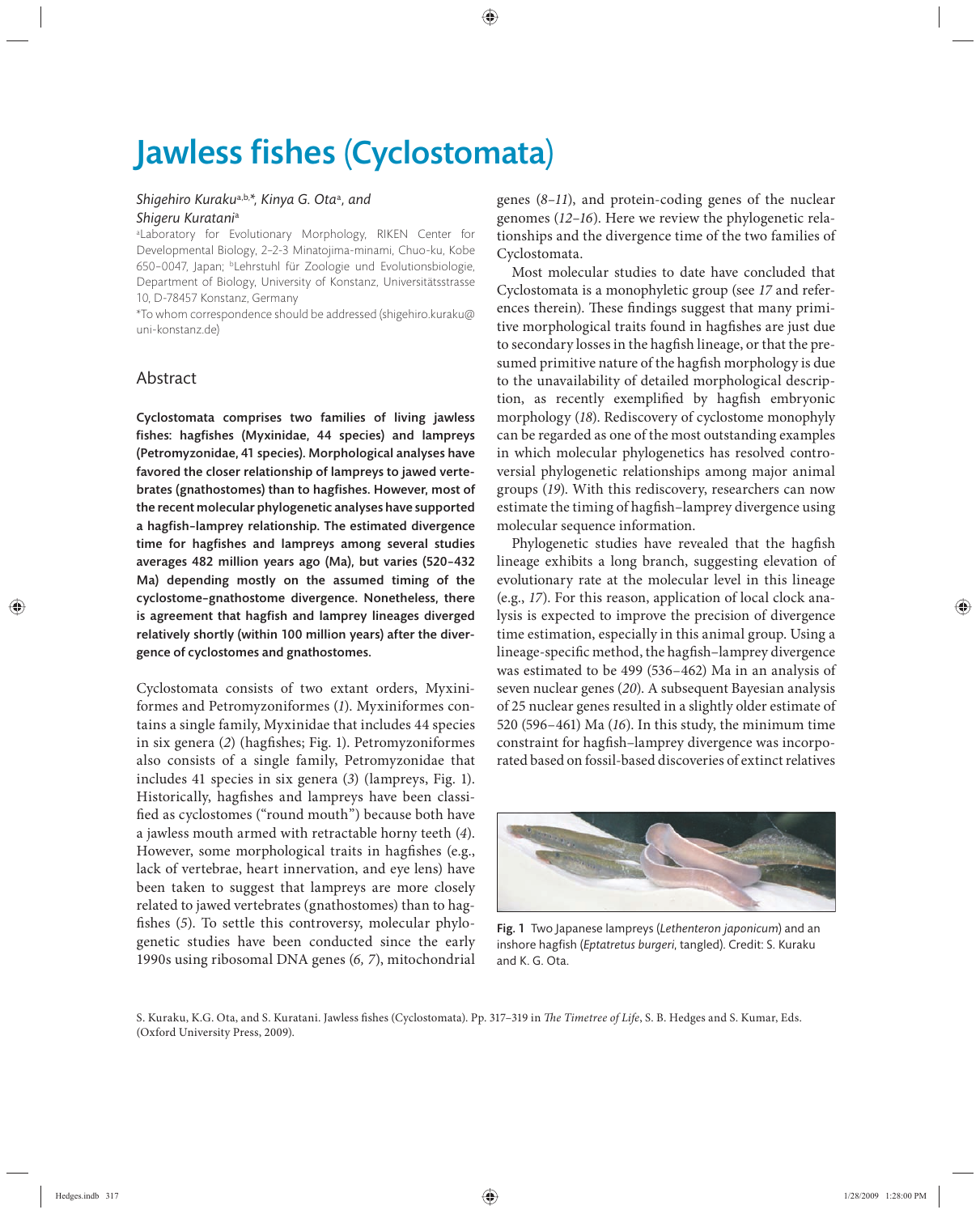

Fig. 2 A timetree of jawless fi shes (Cyclostomata). Divergence times are shown in Table 1. *Abbreviations*: C (Carboniferous), CZ (Cenozoic), D (Devonian), J (Jurassic), K (Cretaceous), O (Ordovician), P (Permian), Pg (Paleogene), S (Silurian), and Tr (Triassic).

Table 1. Divergence times (Ma) and their confidence/credibility intervals (CI) between jawless fishes (Cyclostomata).

| <b>Timetree</b> |       | <b>Estimates</b> |         |              |         |              |         |           |         |
|-----------------|-------|------------------|---------|--------------|---------|--------------|---------|-----------|---------|
| Node            | Time  | Ref. (16)        |         | Ref. (17)(a) |         | Ref. (17)(b) |         | Ref. (20) |         |
|                 |       | Time             |         | Time         | CI.     | Time         |         | Time      | CI      |
|                 | 482.3 | 520.0            | 596-461 | 432.0        | 473-391 | 478.0        | 497–459 | 499.0     | 536-462 |

Note: Node times in the timetree represent the mean of time estimates from different studies. From ref. (17), estimates are presented from (a) nuclear and (b) mitochondrial data.

of modern hagfishes and lampreys (325 Ma; 21 and references therein). In a more recent study, the divergence time of hagfishes and lampreys was estimated using different sets of genes (nuclear genes and mitochondrial genes) and calibration dates (molecules and fossils) (*17*). Application of molecular estimates (*16*, *22*) as the maximum and minimum time constraints resulted in dates that are similar to the previous estimate (520 Ma; *16*) or much more ancient (612 Ma) (data not shown in Table 1; see 17 for details). When the cyclostome-gnathostome split is constrained at 500 Ma, however, the analysis resulted in a 432 (473–391) Ma date based on 10 nuclear genes and 478 (497–459) Ma date based on 12 mitochondrial genes for the hagfish–lamprey divergence (17). Since those studies were completed, the fossil record of lampreys has been extended into the late Devonian (~360 Ma) (*23*), which is 11% older than the calibration date that was used for the divergence of hagfishes and lampreys (*16*).

While the estimates of hagfish-lamprey divergence times are highly variable, depending on the calibrations used, all available studies unequivocally suggest that the ancestors of Myxinidae (hagfishes) and Petromyzonidae (lampreys) diverged relatively soon (less than 100 million years) after the ancestors of cyclostomes split from the gnathostome lineage.

### Acknowledgment

Support was provided by Grants-in-Aid from the Ministry of Education, Science and Culture of Japan.

#### References

- 1. M. W. Hardisty, *Biology of the Cyclostomes* (Chapman & Hall, London, 1979).
- 2. J. M. Jørgensen, *The Biology of Hagfishes*, 1st ed. (Chapman & Hall, London; New York, 1998).
- 3. M. W. Hardisty, I. C. Potter, *The Biology of Lampreys* (Academic Press, London; New York, 1971).
- 4. A. M. C. Duméril, *Zoologie Analytique, ou Méthode Naturelle de Classification des Animaux, Rendue plus facile a l'Aide de Tableaux Synoptiques* (Allais, Paris, 1806).
- 5. P. Janvier, *Early Vertebrates* (Clarendon Press; Oxford University Press, Oxford, England, New York, NY, 1996).
- 6. J. Mallatt, J. Sullivan, *Mol. Biol. Evol.* **15**, 1706 (1998).
- 7. D. W. Stock, G. S. Whitt, *Science* **257**, 787 (1992).
- 8. C. Delarbre *et al.*, *Mol. Biol. Evol.* **17**, 519 (2000).
- 9. C. Delarbre, C. Gallut, V. Barriel, P. Janvier, G. Gachelin, *Mol. Phylogenet. Evol.* **22**, 184 (2002).
- 10. C. Delarbre, A. S. Rasmussen, U. Arnason, G. Gachelin, *J. Mol. Evol.* **53**, 634 (2001).
- 11. A. S. Rasmussen, A. Janke, U. Arnason, *J. Mol. Evol.* **46**, 382 (1998).